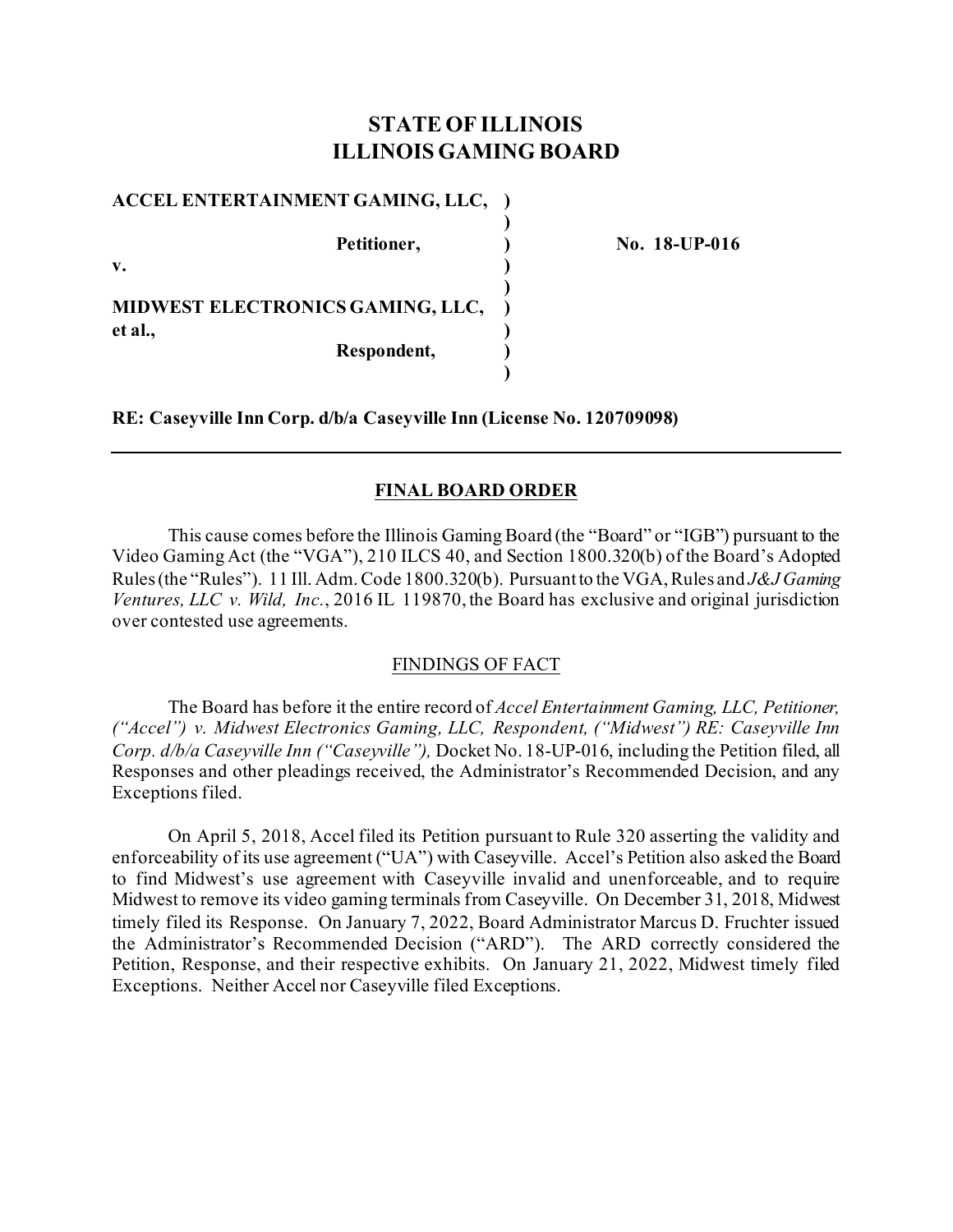### CONCLUSIONS OF LAW

Contrary to the claims in Midwest's Response and Exceptions, the Board has not deprived Midwest of due process, ignored evidence, applied its rules retroactively, or exceeded its jurisdiction. In *Wild*, the Illinois Supreme Court recognized that there is no common law right to profit from gambling, the VGA which legalized video gaming is an exception to the general prohibition on gambling, the Board has original and exclusive jurisdiction over use agreements, and by "legalizing the use of video gaming terminals for commercial gambling purposes, the legislature enacted a comprehensive statutory scheme, *creating rights and duties that have no counterpart in common law or equity.*" *Wild* at ¶ 32 (emphasis added).

The ARD accurately expressed the Board's policy preference to promote a level playing field between licensed establishments and licensed terminal operators in matters of UA renewals and terminations. It also correctly determined the Board's inquiry under Rule  $320(b)(1)(D)$  is whether the renewal provision in the Midwest/Caseyville UA "poses such obstacles against nonrenewal, or confusion about the procedures for non-renewal, as to constitute an undue burden on the licensed video gaming location that has entered into the provision." 11 Ill. Admin. Code 1800.320(b)(1)(D). The ARD rightly found that, on its face, the non-renewal provision (Paragraph 15) of the Midwest/Caseyville UA imposes such obstacles against non-renewal as to constitute an undue burden on Caseyville to terminate under Rule 320(b)(1)(D).

Therefore, after careful review and consideration of the entire record, the Board hereby:

- (1) Adopts the Administrator's Recommended Decision;
- (2) Finds that Accel proved its April 5, 2018 Petition by clear and convincing evidence;
- (3) Orders Midwest to remove its video gaming terminals from Caseyville within 30 calendar days of the entry of the final Order.

Board Rules do not allow or require any motion or request for reconsideration. This is a final order subject to judicial review under the Administrative Review Law pursuant to 230 ILCS 10/17.1.

## **VOTED THIS THE TENTH DAY OF MARCH, 2022**



Charles Schmadeke, Chairman Dionne R. Hayden



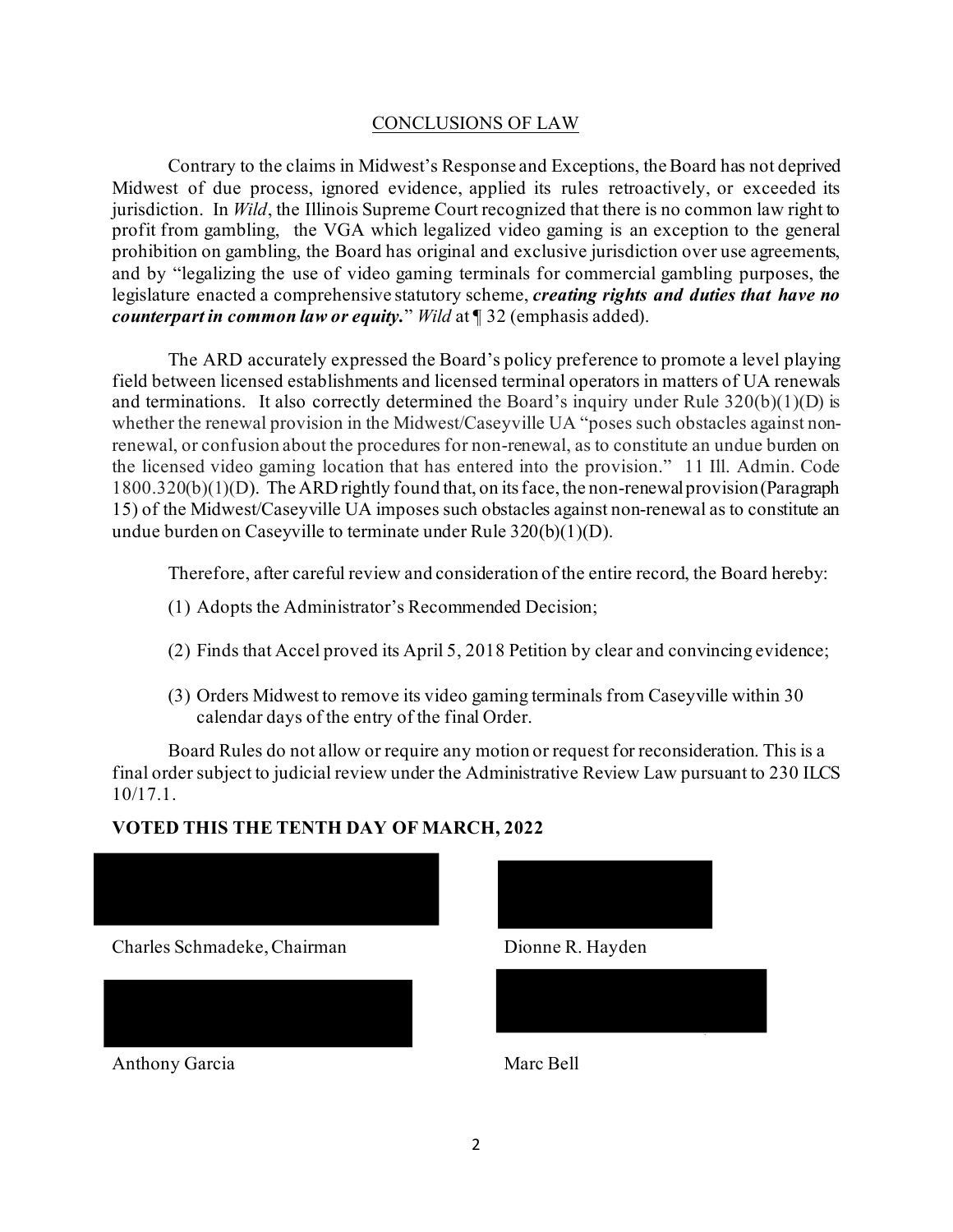The following is a list of all parties of record to *Accel Entertainment Gaming, LLC, Petitioner, ("Accel") v. Midwest Electronics Gaming, LLC, Respondent, ("Midwest") RE: Caseyville, Inc. d/b/a Caseyville ("Caseyville"),* Docket No. 18-UP-016. Pursuant to Board Rules 1800.320(b)(2)(A), 1800.320(b)(12), 1800.320 (b)(13), and 1800.140, this Final Order is being served via e-mail and becomes effective upon such service.

Addresses of the Parties:

Accel Entertainment Gaming, LLC Derek Harmer [DerekH@accelentertainment.com](mailto:DerekH@accelentertainment.com) 140 Tower Road Burr Ridge, IL 60527

Attorney for Accel Entertainment Gaming, LLC Jim Pellum [JimP@accelentertainment.com](mailto:JimP@accelentertainment.com) 140 Tower Road Burr Ridge, IL 60527

Attorney for Midwest Electronics Gaming, LLC Jim Murphy [jmurphy@clarkhill.com](mailto:jmurphy@clarkhill.com) Clark Hill 130 E. Randolph St., 39th Fl. Chicago, IL 60601

Midwest Electronics Gaming, LLC Tim Jones [Tim@Midwest.bz](mailto:Tim@Midwest.bz) 601 N. Main St. Ellsworth, IL 61737

Caseyville Inn [bendalee62@yahoo.com](mailto:bendalee62@yahoo.com) 4038 N. 89th St. Caseyville, IL 62232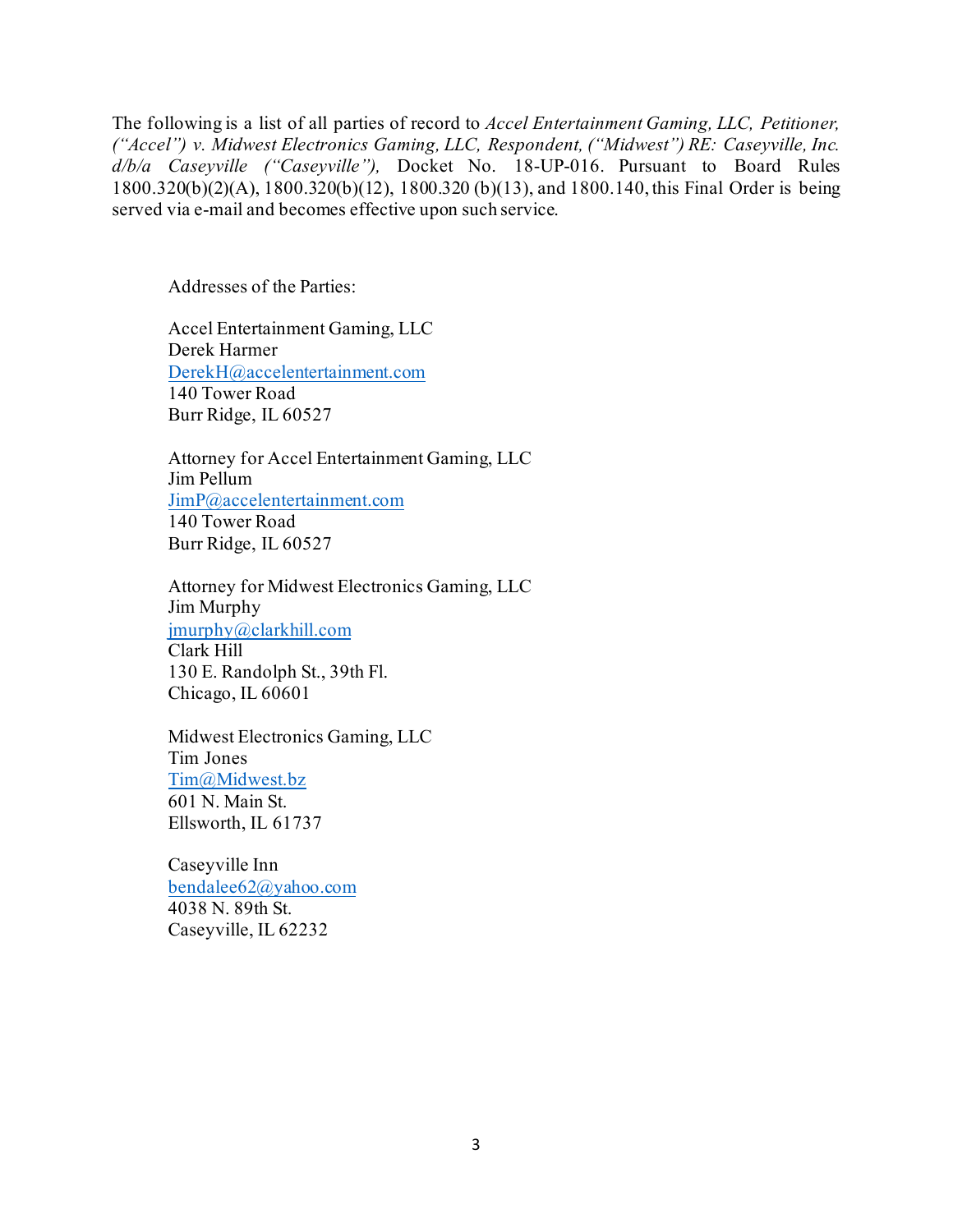# **STATE OF ILLINOIS ILLINOIS GAMING BOARD**

**ACCEL ENTERTAINMENT GAMING, LLC, ) ) ) ) Petitioner, 2008 No. 18-UP-016 v. ) ) MIDWEST ELECTRONICS GAMING, LLC, ) et al., ) Respondent, ) )** 

**RE: Caseyville Inn Corp. d/b/a Caseyville Inn (License No. #120709098)** 

#### **ADMINISTRATOR'S RECOMMENDED DECISION**

This dispute comes before the Illinois Gaming Board (the "Board" or "IGB") under Section 1800.320(b) of the Board's Adopted Rules (the "Rules"). 11 Ill. Adm. Code 1800.320(b). This Recommendation issues under Rule 320(b)(6). 11 Ill. Adm. Code 1800.320(b)(6).

Petitioner Accel Entertainment Gaming, LLC ("Accel") asks the Board to: (1) find that Accel's September 6, 2016 Use Agreement ("UA") with Caseyville Inn Corp. d/b/a Caseyville Inn ("Caseyville") is valid for placement and operation of video gaming terminals ("VGTs"); (2) find that the initial term of Midwest Electronics Gaming, LLC's ("Midwest") UA with Caseyville ended on May 28, 2018; and (3) require Midwest to remove its VGTs from Caseyville.

After consideration of the parties' submissions, I recommend the Board grant Accel's Petition and require Midwest to remove its VGTs from Caseyville within 30 calendar days of the entry of a final Board Order in this matter.

#### **I. JURISDICTION**

The Video Gaming Act (the "VGA") confers jurisdiction and authority upon the Board to supervise all video gaming operations in Illinois. 230 ILCS 40/78; *J&J Gaming Ventures, LLC v. Wild, Inc.*, 2016 IL 119870  $\P$  3, 39-40. The Board has all powers necessary and proper to effectively execute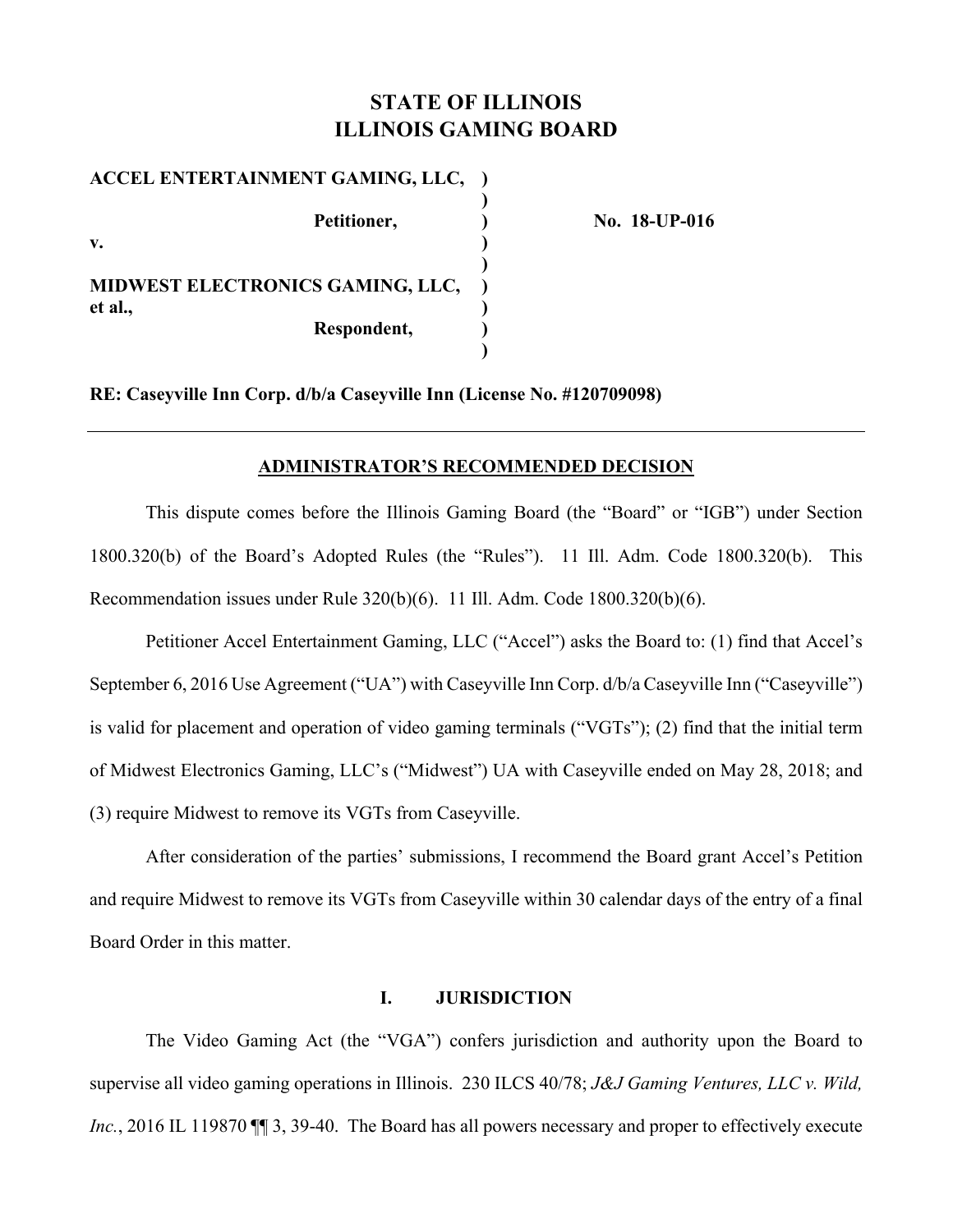the VGA, including authority to adopt regulations for the purpose of administering the VGA and "provide for the prevention of practices detrimental to the public interest and for the best interests of video gaming." *Wild*, 2016 IL 119870 ¶ 3*.* The VGA provides "a comprehensive statutory scheme that vests jurisdiction over video gaming operations" with the Board. *Id.* ¶ 42. "By legalizing the use of video gaming terminals for commercial gambling purposes, the legislature enacted a comprehensive statutory scheme, creating rights and duties that have no counterpart in common law or equity." *Id.* ¶ 32. The Board's broad authority over all aspects of video gaming includes the "exclusive, original jurisdiction" to determine the validity and enforceability of agreements that "purport to control placement and operation of video gaming terminals." *Id*; *see also* 11 Ill. Adm. Code 1800.320(b)(1).

#### **II. RELEVANT BACKGROUND**

On August 20, 2012, location licensee Caseyville entered into a UA with licensed terminal operator Midwest. The parties' UA gave Midwest the exclusive right to place and operate VGTs in Caseyville for five years from and after the date of commencement of video gaming at Caseyville. The UA further provided that it "shall automatically be renewed for a period of five (5) years…unless [Midwest] is notified in writing by [Caseyville] through the United States Postal Service by certified mail, return receipt requested and such written notice from [Caseyville] is received by [Midwest] not more than 90 days and not less than 60 days prior to the expiration of the Initial Term of [Caseyville's] intent to terminate this Agreement." On May 28, 2013, video gaming went live at Caseyville and the parties' UA commenced. The five-year anniversary of the commencement of video gaming at Caseyville under the Midwest/Caseyville UA is May 28, 2018.

The Midwest/Caseyville UA imposed certain hurdles for Caseyville to clear before it could nonrenew or terminate the UA and engage a different terminal operator. Specifically, paragraph 15 provided that if Caseyville notified Midwest of its intent to non-renew because of a competing offer from a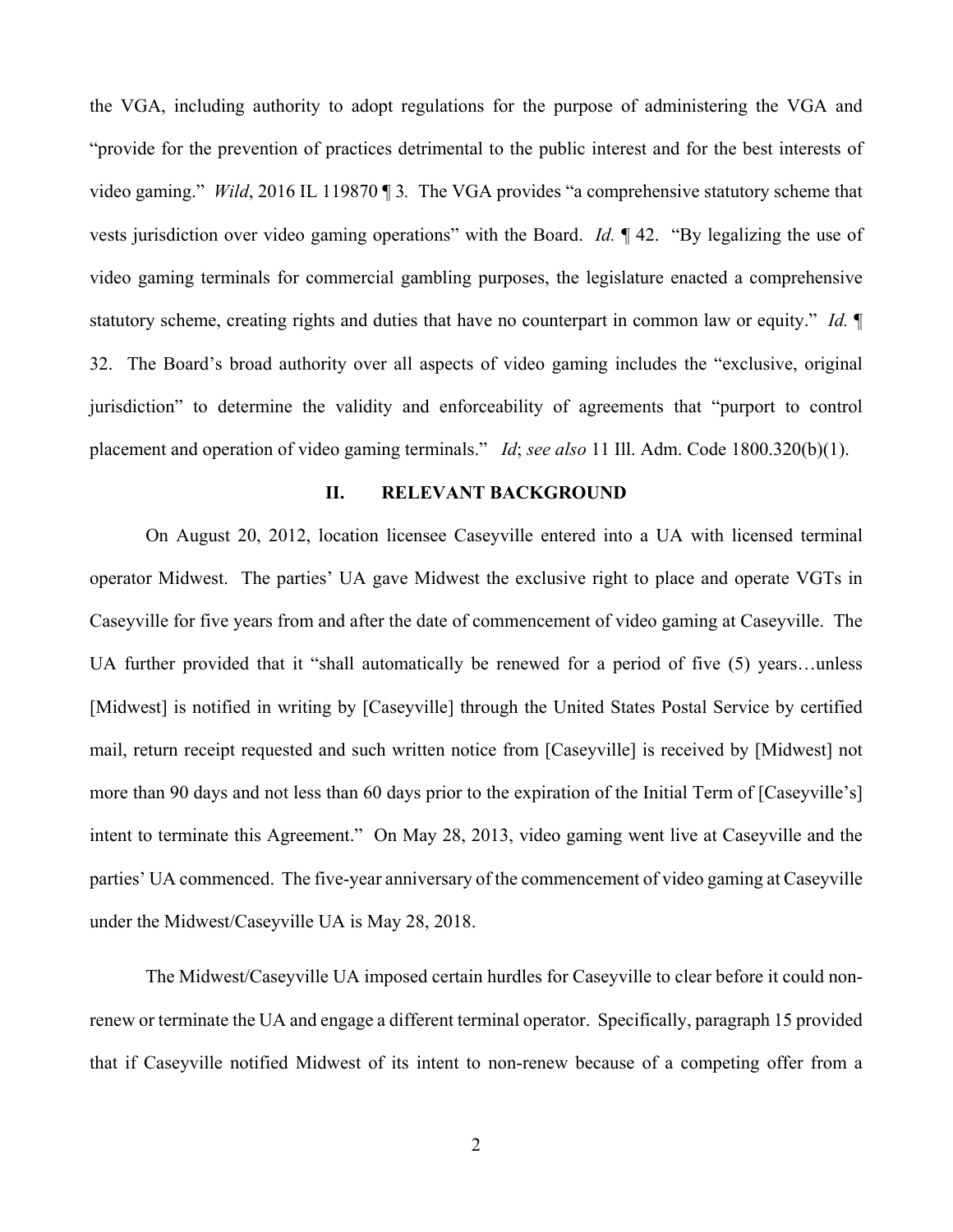different terminal operator, Caseyville "shall provide a complete copy of said written offer," Midwest will have thirty days to match the competing offer, and Caseyville shall withdraw its non-renewal notice.

On September 6, 2016, Accel and Caseyville signed an agreement to place Accel's VGTs in Caseyville upon termination of the Midwest/Caseyville UA. On February 28, 2018, Caseyville sent notice to Midwest of its intent to terminate and non-renew their UA effective May 28, 2018. Midwest received Caseyville's notice on March 2, 2018. Midwest rejected Caseyville's notice, asserting that Caseyville failed to comply with the UA's non-renewal provisions. On or about March 9, 2018, Midwest informed Caseyville that its February 28, 2018 notice "does not meet the requirements set forth in Article 15, which grants [Midwest] the right to meet a competing offer which [Caseyville has] not enclosed. Please send the competing offer to [Midwest's address]." Accel filed this Petition on April 5, 2018.

#### **III. DISCUSSION**

 Accel asserts that Caseyville properly terminated its UA with Midwest, effective May 28, 2018. Midwest disagrees and responds that: (1) the Board lacks jurisdiction over this matter; (2) Caseyville failed to properly terminate its agreement with Midwest; and (3) Caseyville's failure to properly terminate the UA resulted in an automatic renewal of the UA for an additional five-year period through May 28, 2023. The parties' respective arguments are addressed below.

#### **A. Midwest's Jurisdictional Challenge**

Midwest first contends that the Board lacks jurisdiction over this dispute. Midwest is wrong and ignores the Board's exclusive authority to resolve this matter under the VGA, Board Rules, and binding Illinois Supreme Court precedent. Our analysis begins by recognizing the well-settled principle that there is no Illinois common law right to engage in or profit from gambling through contract or otherwise. *E.g., Wild*, 2016 IL 119870 ¶ 26 (internal citations omitted). The VGA, "which legalized the use of video gaming terminals under certain limited circumstances, is an exception to the general prohibition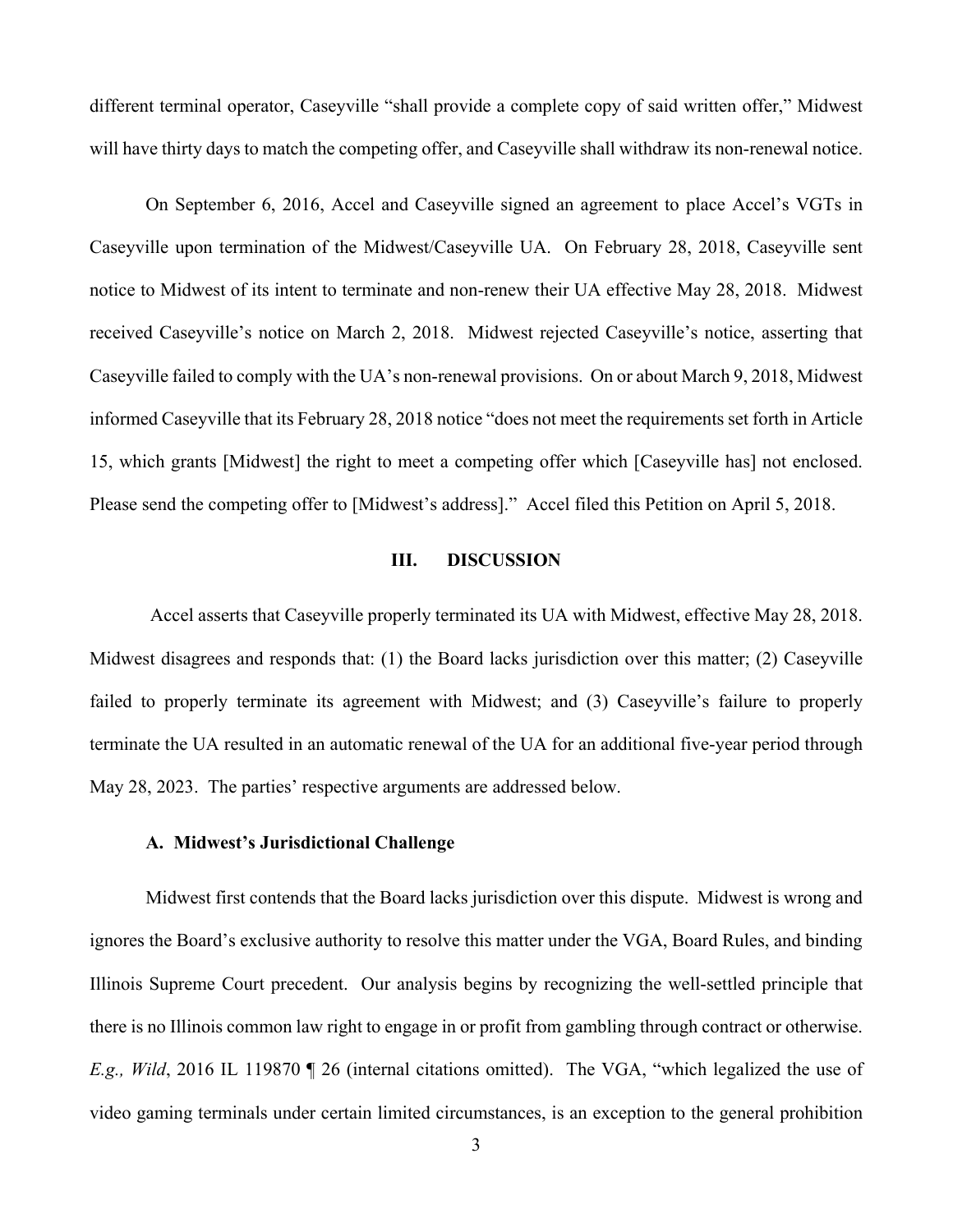against gambling." *Id.* The Illinois Supreme Court made clear in *Wild* that the Board has exclusive, original jurisdiction to determine the validity and enforceability of any agreements that purport to control placement and operation of VGTs in Illinois. *Id.* ¶ 42.

 VGTs may be placed only in a licensed establishment that has entered into a written "use agreement" with a licensed terminal operator. 230 ILCS 40/25(e). A use agreement is a contract between a licensed terminal operator and a licensed establishment that provides the terms and conditions for placing and operating VGTs at that establishment. 11 Ill. Adm. Code 1800.110. The Board's Rules establish minimum standards for use agreements. 11 Ill. Adm. Code 1800.320. Among other things, and relevant to this dispute, Video Gaming Rule 320(b)(1)(D) expressly provides the Board with the authority to decide whether a renewal provision in a use agreement "poses such obstacles against nonrenewal, or confusion for non-renewal, as to constitute an undue burden" on a licensed establishment. 11 Ill. Adm. Code 1800.320(b)(1)(D). Thus, and contrary to Midwest's assertion, the Board has exclusive jurisdiction to decide this Petition.

#### **B. The Midwest/Caseyville Use Agreement**

Having disposed of Midwest's jurisdictional challenge, we next address whether the non-renewal provisions of the Midwest/Caseyville UA constitute an undue burden on Caseyville under Rule 320(b)(1)(D). The Board expressed a policy preference to promote a level playing field between licensed establishments and licensed terminal operators in matters of UA renewals and terminations when it adopted Rule  $320(b)(1)(D)$ . Rule  $320(b)(1)(D)$  and the policy it articulates flow directly from the Board's statutory authority over video gaming and to issue rules to "prevent practices detrimental to the public interest and promote the best interests of video gaming." 230 ILCS 40/78(a)(3); *cf. Windy City Promotions, LLC v. Illinois Gaming Board,* 87 N.E.3d 915 at 922 (affirming the Board's authority to adopt interpretive rules).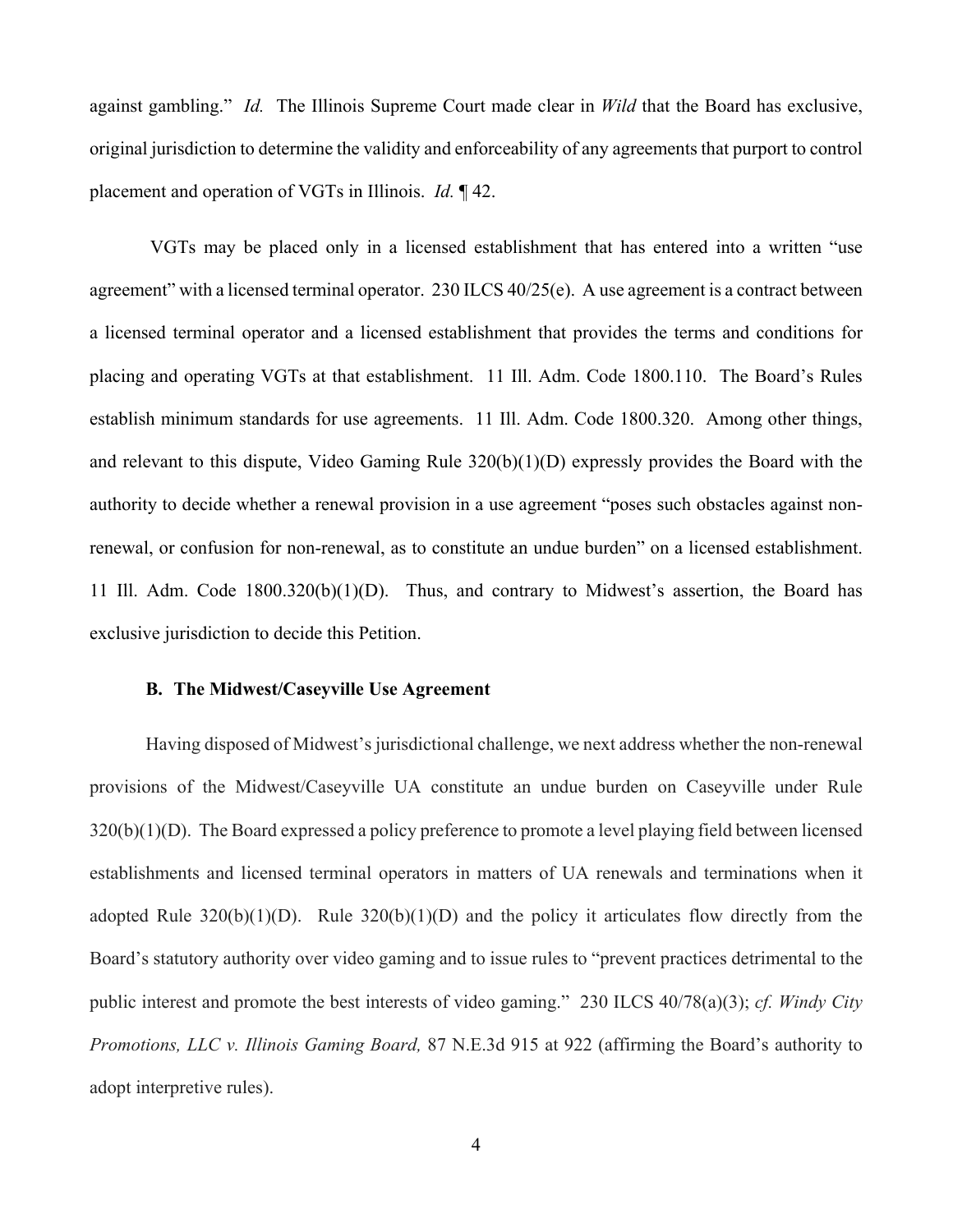The Board's inquiry under Rule  $320(b)(1)(D)$  is whether the renewal provision in the Midwest/Caseyville UA "poses such obstacles against non-renewal, or confusion about the procedures for non-renewal, as to constitute an undue burden on the licensed video gaming location that has entered into the provision." 11 Ill. Admin. Code 1800.320(b)(1)(D). First, there is no dispute that Caseyville delivered its February 28, 2018 non-renewal notice to Midwest "not more than 90 days and not less than 60 days prior" to May 28, 2018 as required by the Midwest/Caseyville UA. As such, the only dispute here is whether Caseyville failed to comply with paragraph 15, and if so, whether that failure precludes Caseyville from terminating the UA. Paragraph 15 states in its entirety:

> In the event that Establishment notifies Terminal Operator that Establishment will not renew this Agreement, at the expiration of its term according to the requirements in Section 14 and such non-renewal is a result of a competing offer from another entity or individual to provide VGTs similar in form or function to the VGTs provided by Terminal Operator, Establishment shall provide a complete copy of said written competing offer that must include all terms (specifically including, but not limited to, game manufacturer, game program version, cabinet specifications, any item(s), game(s) and/or term(s) that are perceived by Establishment to be an improvement as compared to the items, games and terms provided by Terminal Operator, name of proposed new terminal operator and principal owner, name of the person who provided a representative of Establishment with the competing offer, the date a representative of Establishment was initially solicited by a representative of the proposed new terminal operator and the date the competing offer was provided to a representative of Establishment) to Terminal Operator attached to the notice of non-renewal from Establishment. Terminal Operator shall have thirty (30) days from receipt of notice of non-renewal, as per the terms of Section 14, to match the material terms of any competing offer in form and function and Establishment shall withdraw its notice of non-renewal. This Agreement shall continue in full force and effect if Terminal Operator files suit or pursues arbitration to determine the validity of a competing offer received by Terminal Operator.

This paragraph—which Midwest authored—mandates Caseyville to provide such robust and specific information as to effectively bar Caseyville's ability to end the parties' UA. Midwest created a labyrinth that trapped Caseyville in this contract with the above paragraph. Midwest argues that to comply with this provision Caseyville merely needed to take the "simple step" of identifying "material terms of any competing offer, and if [Caseyville] received a competing written offer, send the specific terms…and a copy of that written offer with the notice." (Respondent's Brief, ¶ 4-5.)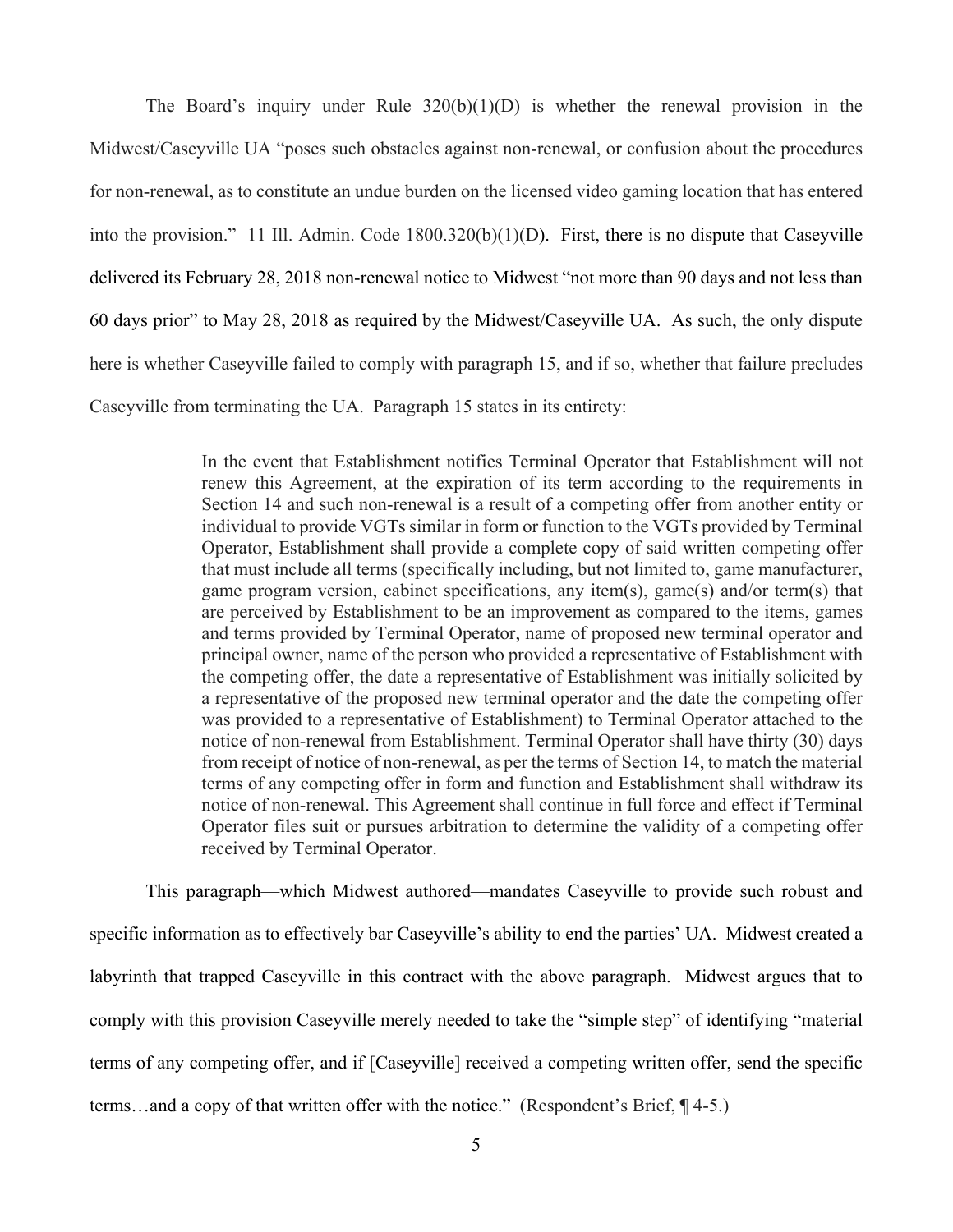However, Caseyville's path out of this contractual maze is not as simple or straightforward as Midwest portrays. In fact, the UA demands that Caseyville produce a burdensome list of detailed information for Midwest's approval. Specifically, paragraph 15 provides that for Caseyville to successfully submit a "complete copy of said written competing offer [from Accel]" Caseyville "must include all terms (specifically including, **but not limited to**, game manufacturer, game program version, cabinet specifications, any item(s), game(s) and/or term(s) that are perceived by Establishment to be an improvement as compared to the items, games and terms provided by Terminal Operator, name of proposed new terminal operator and principal owner, name of the person who provided a representative of Establishment with the competing offer, the date a representative of Establishment was initially solicited by a representative of the proposed new terminal operator and the date the competing offer was provided to a representative of Establishment)…." (Emphasis added.)

The level of unacceptable specificity Caseyville must provide is almost unattainable even if the Board does not consider the open-ended discretion given Midwest to evaluate the completeness of Caseyville's termination notice. For example, paragraph 15 requires Caseyville to identify the date it was solicited by its would-be terminal operator. In other words, if Caseyville received a call from a potential terminal operator it bears a burden to record the date of the call because at some time in the future *if* Caseyville wishes to pursue a UA with that terminal operator it is required to provide Midwest with the date of that initial solicitation. Additionally, if Midwest employs the "but not limited to" language in paragraph 15 it could, at its sole discretion, find any copy of a written competing offer deficient. For example, the above requires the date a representative of Caseyville was initially solicited but does not specify the medium of the solicitation. Midwest, at its sole discretion, could reject Caseyville's submission of a written competing offer because it failed to include this non-specified piece of information.

Paragraph 15, through both the specificity and open-endedness of its language and terms,